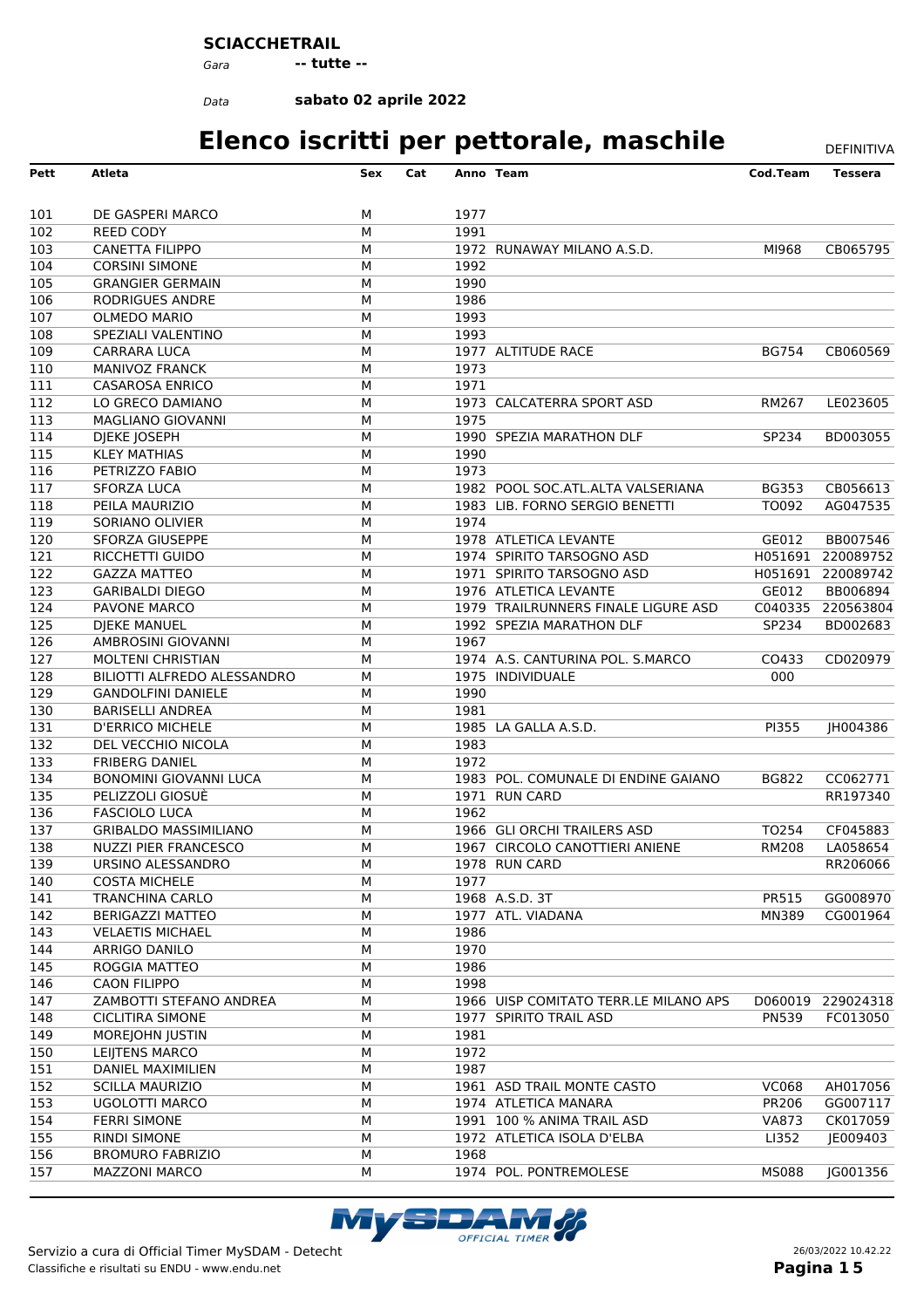| Pett       | Atleta                                            | Sex    | Cat |              | Anno Team                                            | Cod.Team                | <b>Tessera</b>       |
|------------|---------------------------------------------------|--------|-----|--------------|------------------------------------------------------|-------------------------|----------------------|
|            |                                                   |        |     |              |                                                      |                         |                      |
| 158        | <b>MUSETTI ANTONIO</b>                            | м      |     | 1969         |                                                      |                         |                      |
| 159        | <b>FEUGA XAVIER</b>                               | M      |     | 1984         |                                                      |                         |                      |
| 160        | <b>MELLONI LUCA</b>                               | M      |     |              | 1974 ATLETICA LEVANTE                                | GE012                   | BB005276             |
| 161        | <b>MENICHETTI SERGIO</b>                          | M      |     |              | 1969 ASD ATHLETIC AMELIA                             | <b>TR048</b>            | KC002028             |
| 162        | <b>UBBIALI LUCA</b>                               | M      |     | 1978         |                                                      |                         |                      |
| 163        | <b>MERONI DAVIDE</b>                              | M      |     |              | 1973 100 % ANIMA TRAIL ASD                           | <b>VA873</b>            | CK016128             |
| 164        | ALFIERI NICOLA LUIGI                              | М      |     | 1967         |                                                      |                         |                      |
| 165        | <b>NAVA THOMAS</b>                                | M      |     |              | 1975 CANTO DI CORSA                                  | <b>BG893</b><br>A180720 | CB075368             |
| 166<br>167 | <b>FACCENDA MARCO</b><br><b>BIANCO SEBASTIANO</b> | M<br>M |     | 1983         | 1964 SPORTIFICATION                                  |                         | AE028432             |
| 168        | RANTUCCI EMILIANO                                 | M      |     |              | 1972 SPIRITO TRAIL ASD                               | <b>PN539</b>            | FC012359             |
| 169        | CANEGALLO CLAUDIO                                 | M      |     |              | 1974 ATLETICA VALLE SCRIVIA                          | GE933                   | BB005460             |
| 170        | PICARD RÉGIS                                      | М      |     | 1975         |                                                      |                         |                      |
| 171        | <b>RIGHI FRANCESCO</b>                            | M      |     |              | 1991 RUN CARD                                        |                         | RR376961             |
| 172        | DONATIVO DIEGO                                    | M      |     | 1981         |                                                      |                         |                      |
| 173        | <b>OGLIARO SILVIO</b>                             | М      |     |              | 1963 LA VETTA RUNNING                                | <b>VC053</b>            | AH022841             |
| 174        | D'ANGELO VALERIO                                  | M      |     |              | 1987 ATLETICA VALLE SCRIVIA                          | GE933                   | BB006630             |
| 175        | <b>RONCHINI SIMONE</b>                            | M      |     |              | 1975 ASD TTM TRAIL TEAM MAREMMA                      | L031614                 | 220081604            |
| 176        | RODOFLI NICOLA                                    | М      |     | 1970         |                                                      |                         |                      |
| 177        | <b>GUIOT ANDREA</b>                               | M      |     |              | 1973 ULTRA TAAAAAC TEAM                              | TO274                   | AG047798             |
| 178        | NATALI PINTUS MARCO                               | M      |     | 1994         |                                                      |                         |                      |
| 179        | <b>CANTARINI FILIPPO</b>                          | М      |     |              | 1992 SPEZIA MARATHON DLF                             | SP234                   | BD002158             |
| 180        | <b>ALLORIO STEFANO</b>                            | M      |     | 1964         |                                                      |                         |                      |
| 181        | SIBONI GIOVANNI                                   | M      |     |              | 1989 A.S.D TEAM SPARTANS                             | <b>BO527</b>            | GH002719             |
| 182<br>183 | <b>GERMANN JULIEN</b><br>SIGNAROLDI GIOVANNI      | M<br>M |     | 1985<br>1961 |                                                      |                         |                      |
| 184        | CAVALLO DIEGO                                     | M      |     |              | 1965 SAI FRECCE BIANCHE TRIATHLON                    | AL033                   | AB017977             |
| 185        | <b>ZAMBELLI MANUEL</b>                            | М      |     |              | 1978 RUNNERS BERGAMO                                 | <b>BG472</b>            | CB064654             |
| 186        | NIGRA GIORGIO                                     | M      |     |              | 1961 POLISPORTIVA SANT'ORSO AOSTA                    | AO006                   | YA003612             |
| 187        | <b>COMMONE LUCIANO</b>                            | M      |     |              | 1974 SISPORT                                         | 1475                    | 220531041            |
| 188        | RUESCHENPOEHLER GERALD                            | M      |     | 1961         |                                                      |                         |                      |
| 189        | <b>MAURIX GERTON</b>                              | M      |     | 1975         |                                                      |                         |                      |
| 190        | <b>BOSIO WALTER</b>                               | M      |     | 1976         |                                                      |                         |                      |
| 191        | PETRONE ANGELO                                    | М      |     | 1974         |                                                      |                         |                      |
| 192        | <b>LANZA DAMIANO</b>                              | M      |     |              | 1979 MARATHON LEGNAGO                                | <b>VR828</b>            | EH012455             |
| 193        | <b>MOLINARI MARCO</b>                             | M      |     | 1974         |                                                      |                         |                      |
| 194        | <b>VATTUONE CRISTIANO</b>                         | M      |     |              | 1972 RENSEN SPORT TEAM ASD                           |                         | C011881 210566085    |
| 195        | <b>ENOCH GIULIO</b>                               | M      |     | 1979         |                                                      |                         |                      |
| 196        | CATTANEO ALFREDO                                  | м      |     |              | 1971 RUN CARD                                        |                         | 254028               |
| 197        | PEZZUOLO STEFANO                                  | М      |     |              | 1970 TRM TEAM                                        | MI892                   | AH021471             |
| 198<br>199 | <b>TAGLIETTI PAOLO</b><br>MAGGIANI GREGORIO       | М<br>М |     |              | 1955 MARATHON CREMONA<br>1986 SPEZIA MARATHON DLF    | CR554<br>SP234          | CA153974<br>BD002001 |
| 200        | DORIGO MICHELE                                    | М      |     |              | 1977 SCUOLA DI MARATONA VITTORIO V                   | TV387                   | EE008652             |
| 201        | CASTELLANI LUIGI                                  | М      |     |              | 1972 A.S.D LUPI D'APPENNINO                          | H060827                 | 220179569            |
| 202        | <b>FORMIGLI ANDREA</b>                            | М      |     |              | 1972 TRAIL RUNNING PROJECT ASD                       | ar446                   | JB004380             |
| 203        | PASSERELLI ANDREA AMILCARE                        | М      |     | 1989         |                                                      |                         |                      |
| 204        | <b>CORTI CARLO</b>                                | М      |     |              | 1988 G.S.A. COMETA                                   | CO690                   | CD009280             |
| 205        | DE MARTINI ROBERTO                                | М      |     | 1987         |                                                      |                         |                      |
| 206        | <b>ALEXANDRE THIEBLEMONT</b>                      | М      |     | 1967         |                                                      |                         |                      |
| 207        | <b>CAVALLERI GIOVANNI</b>                         | М      |     |              | 1991 ATL. COLOGNO AL SERIO                           | <b>BG390</b>            | CB071660             |
| 208        | <b>FANTINI CRISTIAN</b>                           | М      |     | 1973         |                                                      |                         |                      |
| 209        | DOMENEGHETTI LUCA                                 | М      |     |              | 1982 ASD INRUN                                       | AO028                   | AC004289             |
| 210        | MAZZA FRANCESCO                                   | М      |     |              | 1987 RUN CARD                                        |                         | RR369438             |
| 211        | <b>GIANELLI GIANLUCA</b>                          | М      |     |              | 1969 ATLETICA LEVANTE                                | GE012                   | BB007316             |
| 212        | NOTARIANNI DOMENICO                               | М      |     |              | 1970 ASD GIANNONERUNNING CIRCUIT                     | TO094                   | AG055358             |
| 213        | <b>TOMASONI STEFANO</b>                           | М      |     |              | 1968 ATL. FRANCIACORTA                               | <b>BS545</b>            | CC050151             |
| 214<br>215 | <b>FIABANE ROBERTO</b><br><b>GARRE' FAUSTO</b>    | М<br>М |     |              | 1972 DELTA SPEDIZIONI<br>1988 ATLETICA VALLE SCRIVIA | GE140                   | BB006887<br>BB007063 |
| 216        | <b>FRISONI EMANUELE</b>                           | М      |     |              | 1989 A.S.D. VERONA TRAIL RUNNERS                     | F060582                 | 220658686            |
| 217        | <b>ZOPPI FILIPPO</b>                              | М      |     |              | 1971 A.S.D. ATLETICA CALENZANO                       |                         | L021869 220143997    |
| 218        | RIZZO OSCAR                                       | М      |     |              | 1989 RUNAWAY MILANO A.S.D.                           | MI968                   | CK016917             |
| 219        | <b>SAIA FRANCISCO</b>                             | М      |     |              | 1969 C.U.S. PARMA                                    | PR068                   | GG006477             |
| 220        | <b>COMITANGELO FABIO</b>                          | М      |     |              | 1994 TRAIL RUNNING TORINO A.S.D.                     | TO278                   | AG061073             |
|            |                                                   |        |     |              |                                                      |                         |                      |

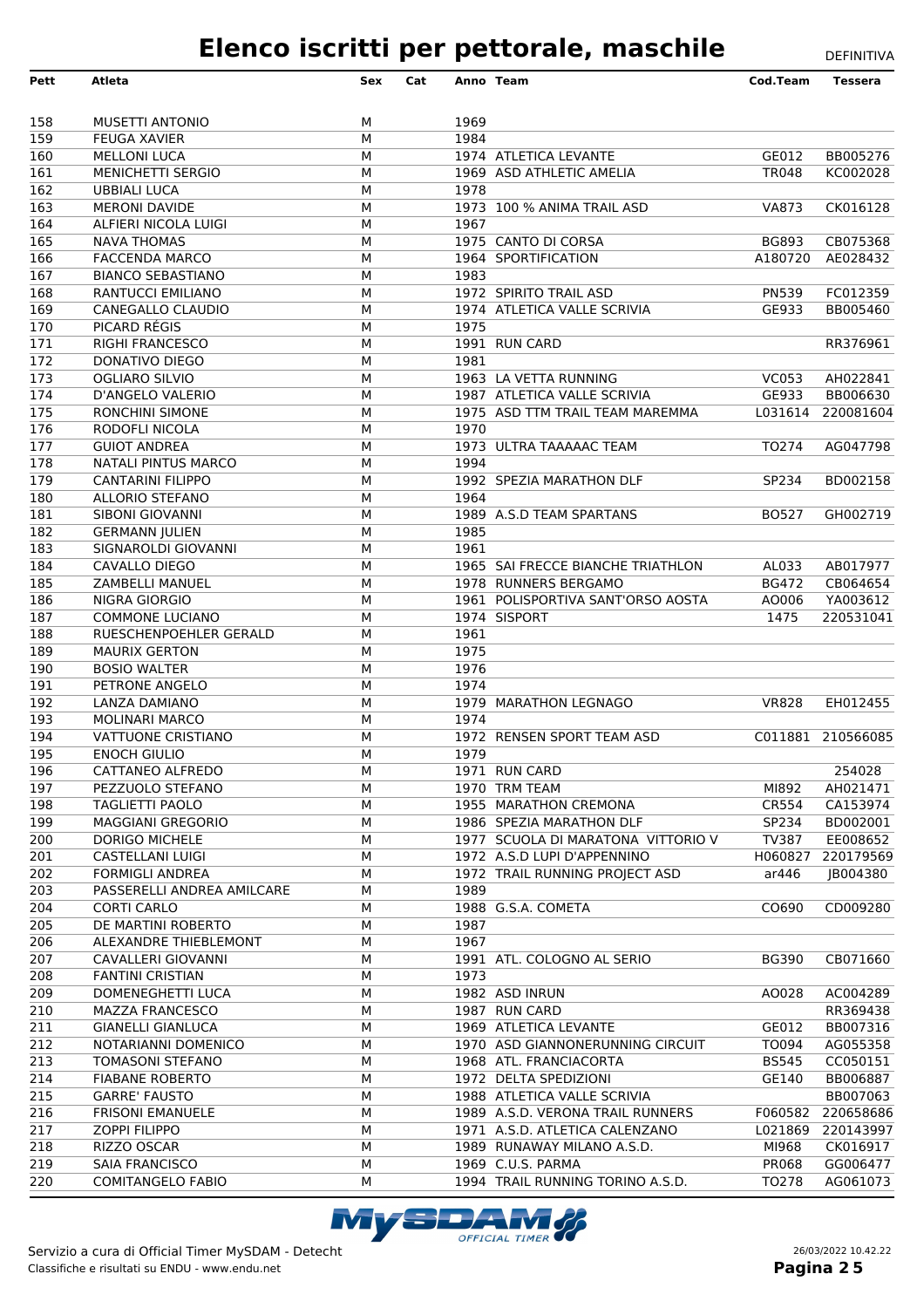| Pett             | Atleta                                                   | Sex    | Cat |      | Anno Team                           | Cod.Team     | <b>Tessera</b>    |
|------------------|----------------------------------------------------------|--------|-----|------|-------------------------------------|--------------|-------------------|
|                  |                                                          |        |     |      |                                     |              |                   |
| 221              | <b>BONZI ROBERTO</b>                                     | м      |     |      | 1967 ATL. SALETTI                   | <b>BG036</b> | CB060260          |
| $\overline{222}$ | ZANDERIGHI LUCA GIOVANNI MARIA                           | М      |     | 1958 |                                     |              |                   |
| 223              | <b>ZACCARIA FILIPPO</b>                                  | М      |     |      | 1981 FO' DI PE                      | <b>BG606</b> | CF024806          |
| 224              | MICHELOTTI SANDRO                                        | М      |     | 1967 |                                     |              |                   |
| 225              | CRAPELLI MANUEL LORENZO                                  | М      |     |      | 1985 100 % ANIMA TRAIL ASD          | <b>VA873</b> | CK014788          |
| 226              | <b>DAZZI FRANCESCO</b>                                   | М      |     |      | 1990 RUN CARD                       |              | RR374578          |
| 227              | <b>BARONI FEDERICO</b>                                   | М      |     |      | 1966 ATLETICA LEVANTE               | GE012        | BB007068          |
| 228<br>229       | PASSAMONTI LUCA<br><b>ROSSI CARLO</b>                    | М<br>М |     | 1972 | 1982 RUNNERS COLICO                 | CO597        | CD017430          |
| 230              | <b>GIRARDO MATTEO</b>                                    | М      |     |      | 1989 RUN CARD                       |              | 012467            |
| 231              | <b>BORACCHIA MIRKO</b>                                   | М      |     |      | 1976 A.S.D. GOLFO DEI POETI ARCIGNI | SP030        | BD002153          |
| 232              | CAVALLINO DANIELE                                        | М      |     |      | 1978 TEAM CASA DELLA SALUTE 42195   | GE042        | BB006795          |
| 233              | <b>BASSO SILVANO</b>                                     | М      |     | 1982 |                                     |              |                   |
| 234              | CAROLI NICOLO                                            | М      |     |      | 1991 GR. ESCURS. FALCHI OLGINATESI  | CO849        | CD017374          |
| 235              | <b>LEGORA ROBERTO</b>                                    | М      |     |      | 1976 CANTO DI CORSA                 | <b>BG893</b> | CB067683          |
| 236              | ORLANDI ALESSANDRO                                       | М      |     | 1971 |                                     |              |                   |
| 237              | <b>CASELLI FABIO</b>                                     | М      |     |      | 1980 EDEN SPORT SCSD                |              | H080555 220057658 |
| 238              | <b>ANTONUCCI FABIO</b>                                   | М      |     |      | 1976 G. POD. LE SBARRE              | PI253        | JF005448          |
| 239              | <b>GUZZON RAFFAELE</b>                                   | М      |     |      | 1979 U.S. 5 STELLE SEREGNANO A.S.D. | <b>TN563</b> | DA022827          |
| 240              | <b>BISAZZA ENRICO</b>                                    | М      |     | 1973 |                                     |              |                   |
| 241              | <b>FANZINI MATTEO</b>                                    | М      |     | 1978 |                                     |              |                   |
| 242              | ROBERTAZZI OMAR                                          | М      |     |      | 1977 MUGELLO OUTDOOR ASD            | 44042        | 0669032           |
| 243              | <b>VAI GUIDO</b>                                         | М      |     | 1962 |                                     |              |                   |
| 244<br>245       | <b>ANSELMI SIMONE</b>                                    | М      |     |      | 1970 A.S.D. S.P. TORRE DEL MANGIA   |              | L090088 220571877 |
| 246              | <b>BALDASSARRE LUCA</b><br><b>SCIMONE FRANCESCO</b>      | М<br>М |     | 1980 | 1972 G.S. OREZZO                    | <b>BG237</b> | CB067418          |
| 247              | <b>FIAMBERTI STEFANO</b>                                 | М      |     |      | 1973 ATLETICA INTESA                | MI478        | CD004635          |
| 248              | PARCIASEPE STEFANO                                       | М      |     |      | 1985 TRM TEAM                       | VC021        | AH022811          |
| 249              | <b>BOLDRINI MASSIMO</b>                                  | М      |     | 1974 |                                     |              |                   |
| 250              | <b>MARTINELLI NICOLA</b>                                 | М      |     |      | 1983 2002 MARATHON CLUB             | SO416        | JA090702          |
| 251              | <b>TOSO LUCA</b>                                         | М      |     | 1981 |                                     |              |                   |
| 252              | MANGILI IVO PAOLO                                        | М      |     |      | 1968 CANTO DI CORSA                 | <b>BG893</b> | CB068322          |
| 253              | <b>VESSEAU DAMIEN</b>                                    | М      |     | 1980 |                                     |              |                   |
| 254              | <b>BUZZI VITTORIO</b>                                    | М      |     | 1965 |                                     |              |                   |
| 255              | <b>BERGAMELLI STEFANO</b>                                | М      |     |      | 1978 G.S. OREZZO                    | <b>BG237</b> | CB070698          |
| 256              | <b>CONTARTESE CLAUDIO</b>                                | М      |     | 1972 |                                     |              |                   |
| 257              | LANGORIO RICCARDO                                        | М      |     | 1986 |                                     |              |                   |
| 258              | YOHANN MAUBANT                                           | М      |     | 1974 |                                     |              |                   |
| 259              | <b>CARTA ROBERTO</b>                                     | М      |     | 1977 |                                     |              |                   |
| 260              | <b>FULGONI PAOLO</b>                                     | М      |     | 1977 |                                     |              | 0290950           |
| 261<br>262       | SCUDIERI ADRIANO<br>RUSINA' GIORGIO                      | м<br>М |     | 1960 | 1972 RUNAWAY MILANO A.S.D.          | MI968        | CF082161          |
| 263              | LAZZARO RAFINSKI MICHAL                                  | М      |     |      | 1981 SISPORT SSD A R.L.             |              | C011475 220080697 |
| 264              | <b>BENCI MICHAEL</b>                                     | М      |     | 1987 |                                     |              |                   |
| 265              | PICCO PAOLO                                              | М      |     | 1982 |                                     |              |                   |
| 266              | <b>UGHETTO LUCA</b>                                      | М      |     |      | 1975 TRAIL RUNNING TORINO A.S.D.    | TO278        | AG055702          |
| 267              | <b>VIDEK IVAN</b>                                        | М      |     | 1984 |                                     |              |                   |
| 268              | FELCARO ALIDO                                            | М      |     |      | 1966 TRAIL RUNNING PROJECT ASD      | AR446        | FE008639          |
| 269              | MORESCO ANDREA                                           | М      |     |      | 1985 RUN CARD                       |              | RR374303          |
| 270              | <b>FUMASONI LUCA</b>                                     | М      |     |      | 1988 TRM TEAM                       | MI892        | CJ002603          |
| 271              | <b>SALA MORENO</b>                                       | М      |     |      | 1987 G.S.A. COMETA                  | CO690        | CD013206          |
| 272              | REPETTO GIULIO                                           | М      |     | 1969 |                                     |              |                   |
| 273              | <b>AGOSTINI MARCO</b>                                    | м      |     |      | 1982 RUN CARD                       |              | RR375526          |
| 274              | MORETTI MARCO                                            | М      |     | 1984 |                                     |              |                   |
| 275              | <b>GALASINSKI ANDRZEJ</b>                                | М      |     | 1963 |                                     |              |                   |
| 276              | LANDI EDOARDO                                            | М      |     |      | 1993 AMROM TEAM ASD                 | 62118        | 0560737           |
| 277              | <b>BIAVA EMANUELE</b>                                    | М      |     | 1973 |                                     | Team         | 1239442           |
| 278<br>279       | CIPOLLINA ENRICO GIORGIO ANTONIO<br><b>BONELLI MARIO</b> | М<br>М |     | 1967 | 1984 ATLETICA VALLE SCRIVIA         | GE933        | BB007643          |
| 280              | <b>GIRIBALDI CORRADO</b>                                 | М      |     |      | 1971 RUN CARD                       |              | 366740            |
| 281              | <b>CARUSO CORRADO</b>                                    | М      |     |      | 1980 BASE RUNNING                   | TO200        | AG042732          |
| 282              | PASCUAL COLINO JON                                       | М      |     | 1994 |                                     |              |                   |
| 283              | PARRINI PIERLUIGI                                        | М      |     |      | 1966 RUN CARD                       |              | RR043862          |

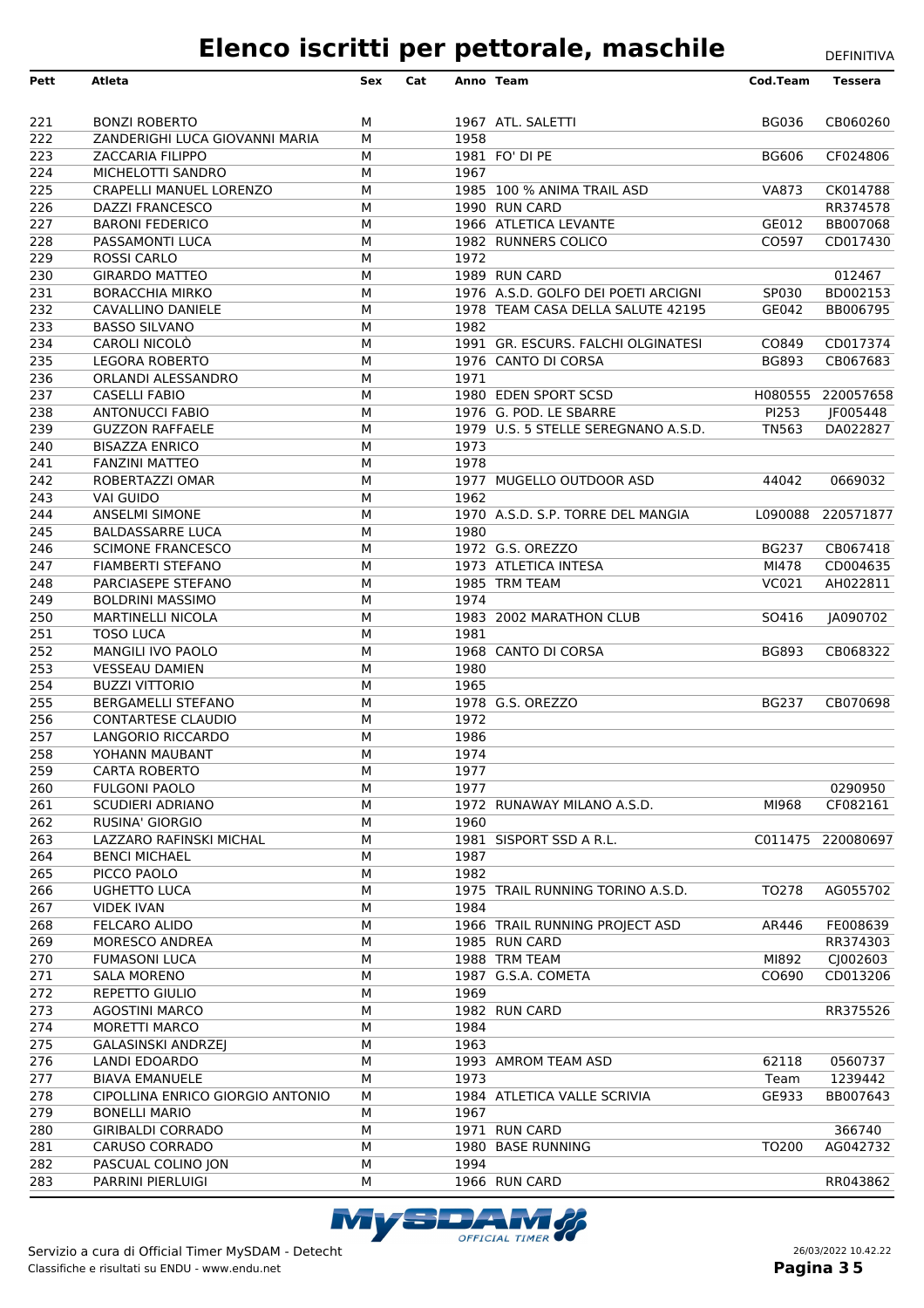| Pett | <b>Atleta</b>               | Sex | Cat |      | Anno Team                           | Cod.Team     | <b>Tessera</b>    |
|------|-----------------------------|-----|-----|------|-------------------------------------|--------------|-------------------|
| 284  | DE GASPERI ROBERTO          | м   |     |      | 1993 A.S.D. MADE2WIN TRENTEAM       | TN532        | DA015147          |
| 285  | <b>MARTINA MARCO</b>        | M   |     | 1980 |                                     |              |                   |
| 286  | <b>SAPORITI RICCARDO</b>    | M   |     | 1978 |                                     |              |                   |
| 287  | <b>MOIOLI MICHELE</b>       | м   |     |      | 1980 RUN CARD                       |              | RR219333          |
| 288  | SALVAFONDI FRANCESCO        | M   |     |      | 1985 DICOMANO POL. "ASS.SPORTIVA    |              | L020422 220417755 |
| 289  | <b>MONTI MAURO</b>          | M   |     | 1982 |                                     |              |                   |
| 290  | <b>AGOSTINI MATTEO</b>      | M   |     |      | 1974 ATLETICA VALLE SCRIVIA         | GE933        | BB003403          |
| 291  | <b>INNOCENTI DAVIDE</b>     | M   |     | 1972 |                                     |              |                   |
| 292  | <b>BEOLDO MATTEO</b>        | M   |     |      | 1984 ATLETICA VALLE SCRIVIA         | GE933        | BB007494          |
| 293  | <b>PEREIRA RUI</b>          | M   |     | 1978 |                                     |              |                   |
| 294  | <b>MUIR LEE</b>             | M   |     | 1986 |                                     |              |                   |
| 295  | <b>GENOVESI FEDERICO</b>    | M   |     | 1973 |                                     |              |                   |
| 296  | <b>ARRIGHINI LUCA</b>       | M   |     |      | 1968 ATL.PIETRASANTA VERSILIA       | LU104        | JA109877          |
| 297  | PIETRELLI DAVIDE            | M   |     | 1974 |                                     |              |                   |
| 298  | PEDROTTI CRISTIAN           | M   |     | 1973 |                                     |              |                   |
| 299  | <b>ANTINORI SIMONE</b>      | M   |     |      | 1970 A.S.D.BIKE ZONE                | <b>MC052</b> | HD005371          |
| 300  | <b>DAMIOLI ALBERTO</b>      | M   |     |      | 1956 RUNNING CAZZAGO SAN MARTINO    | <b>BS707</b> | CC060404          |
| 301  | <b>BRUNA GERMANO</b>        | M   |     | 1968 |                                     |              |                   |
| 302  | DAVOLI FEDERICO             | M   |     |      | 1988 ATL. REGGIO ASD                | <b>RE128</b> | GJ006177          |
| 303  | MARAVILLA JORGE             | M   |     | 1977 |                                     |              |                   |
| 304  | <b>CAVINA MIRKO</b>         | M   |     |      | 1975 A.S.D. LEOPODISTICA            |              | H100435 220615348 |
| 305  | <b>BOSCARIOL CRISTIANO</b>  | M   |     |      | 1975 100 % ANIMA TRAIL ASD          | <b>VA873</b> | CK015839          |
| 306  | <b>MORETTI MARCO</b>        | M   |     | 1984 |                                     |              |                   |
| 307  | NEGRETTO GIACOMO            | М   |     | 1993 |                                     |              |                   |
| 308  | PATELLI MATTEO              | M   |     | 1984 |                                     |              |                   |
| 309  | <b>BRUNA MARCELLO</b>       | M   |     |      | 1961 LIB. FORNO SERGIO BENETTI      | TO092        | AG023642          |
| 310  | <b>BIAVA ALESSIO</b>        | M   |     | 2003 |                                     |              |                   |
| 311  | <b>MOSETTI UMBERTO</b>      | M   |     | 1965 |                                     |              |                   |
| 312  | <b>ZAPART TOMASZ</b>        | M   |     | 1971 |                                     |              |                   |
| 313  | AIELLO GREGORIO             | M   |     | 1991 |                                     |              |                   |
| 314  | <b>GIORDANO ANDREA</b>      | M   |     |      | 1984 RENSEN SPORT TEAM ASD          | GE021        | BB006903          |
| 315  | MONTICELLI GABRIELE         | M   |     | 1992 |                                     |              |                   |
| 316  | <b>FIORAVANTI MIRKO</b>     | M   |     | 1978 |                                     |              |                   |
| 317  | ALVAREZ FERNANDO            | M   |     | 1976 |                                     |              |                   |
| 318  | <b>OMOBINI DANIELE</b>      | M   |     |      | 1981 ATHLETIC CLUB APICILIA         | <b>UD102</b> | FE013337          |
| 319  | MAZZARINI IVAN              | M   |     | 1977 |                                     |              |                   |
| 320  | <b>PACI STEFANO</b>         | M   |     | 1967 |                                     |              |                   |
| 321  | <b>COCCHI DAVIDE</b>        | М   |     |      | 1976 PRO AVIS CASTELNUOVO MAGRA     | SP040        | BD001990          |
| 322  | ARBOCCÓ DANILO              | м   |     |      | 1982 RUN CARD                       |              | RR367373          |
| 323  | PIEROZZI GABRIELE           | М   |     |      | 1978 PODISTICA AGLIANESE 1980       | PT439        | JJ003060          |
| 324  | <b>ZANNI LORIS</b>          | М   |     |      | 1988 AMOROTTO ASD                   |              | H081077 220133468 |
| 325  | <b>MASSI VALERIO</b>        | М   |     | 1974 |                                     |              |                   |
| 326  | RIZZO CARLO                 | М   |     | 1965 |                                     |              |                   |
| 327  | <b>BOLZACCHINI GIANLUCA</b> | М   |     |      | 1967 G.S. ROVELLO PORRO             | CO040        | CD004806          |
| 328  | TOMASELLO DOMENICO          | М   |     |      | 1974 SPEZIA MARATHON DLF            | SP234        | BD002371          |
| 329  | <b>BIFFI IVANO</b>          | м   |     |      | 1972 TIME 4.2 ASD                   | Bg992        | CB062294          |
| 330  | <b>LONGHI MARCO</b>         | М   |     | 1988 |                                     |              |                   |
| 331  | <b>FORMENTI MATTEO</b>      | М   |     | 1975 |                                     |              |                   |
| 332  | <b>MCKAY PAUL</b>           | М   |     |      | 1967 ATLETICA CRAL BARILLA          | <b>PR99</b>  | 220089819         |
| 333  | DAL BELLO DAVIDE            | М   |     |      | 1987 100 % ANIMA TRAIL ASD          | <b>VA873</b> | CK015860          |
| 334  | <b>FORNARO RICCARDO</b>     | М   |     | 1967 |                                     |              |                   |
| 335  | <b>BIFFI MATTIA</b>         | М   |     | 1986 |                                     |              |                   |
| 336  | PERINI FABIO                | М   |     |      | 1970 G.P. GORGONZOLA 88             | MI458        | CF044823          |
| 337  | <b>CASTAGNERI FABRIZIO</b>  | М   |     | 1968 |                                     |              |                   |
| 338  | <b>CELLINI ENRICO</b>       | М   |     |      | 1985 LA VETTA RUNNING               | <b>VC053</b> | AH024931          |
| 339  | <b>CAMBIASO EMANUELE</b>    | М   |     |      | 1962 INDIVIDUALE                    | 000          |                   |
| 340  | CASTELVECCHIO DAVIDE        | М   |     |      | 1988 ATLETICA LEVANTE               | GE012        | BB008292          |
| 341  | LA CAVA FEDERICO            | М   |     |      | 1987 SISPORT SSD A.R.L.             | 1475         | 220269293         |
| 342  | <b>NORIS ANDREA</b>         | М   |     | 1990 |                                     |              |                   |
| 343  | <b>MOLTENI DANIELE</b>      | М   |     |      | 1985 RUN CARD                       |              | RR377914          |
| 344  | <b>SERENA STEFANO</b>       | М   |     |      | 1975 ASD 3 SANTI NAVE               |              | D021052 220107559 |
| 345  | LACQUA MASSIMILIANO         | М   |     |      | 1974 DURBANO GAS ENERGY RIVAROLO 77 | TO262        | AG051650          |
| 346  | <b>BUGLIONE DAVIDE</b>      | М   |     |      | 1981 SPEZIA MARATHON DLF            | SP234        | BA007153          |